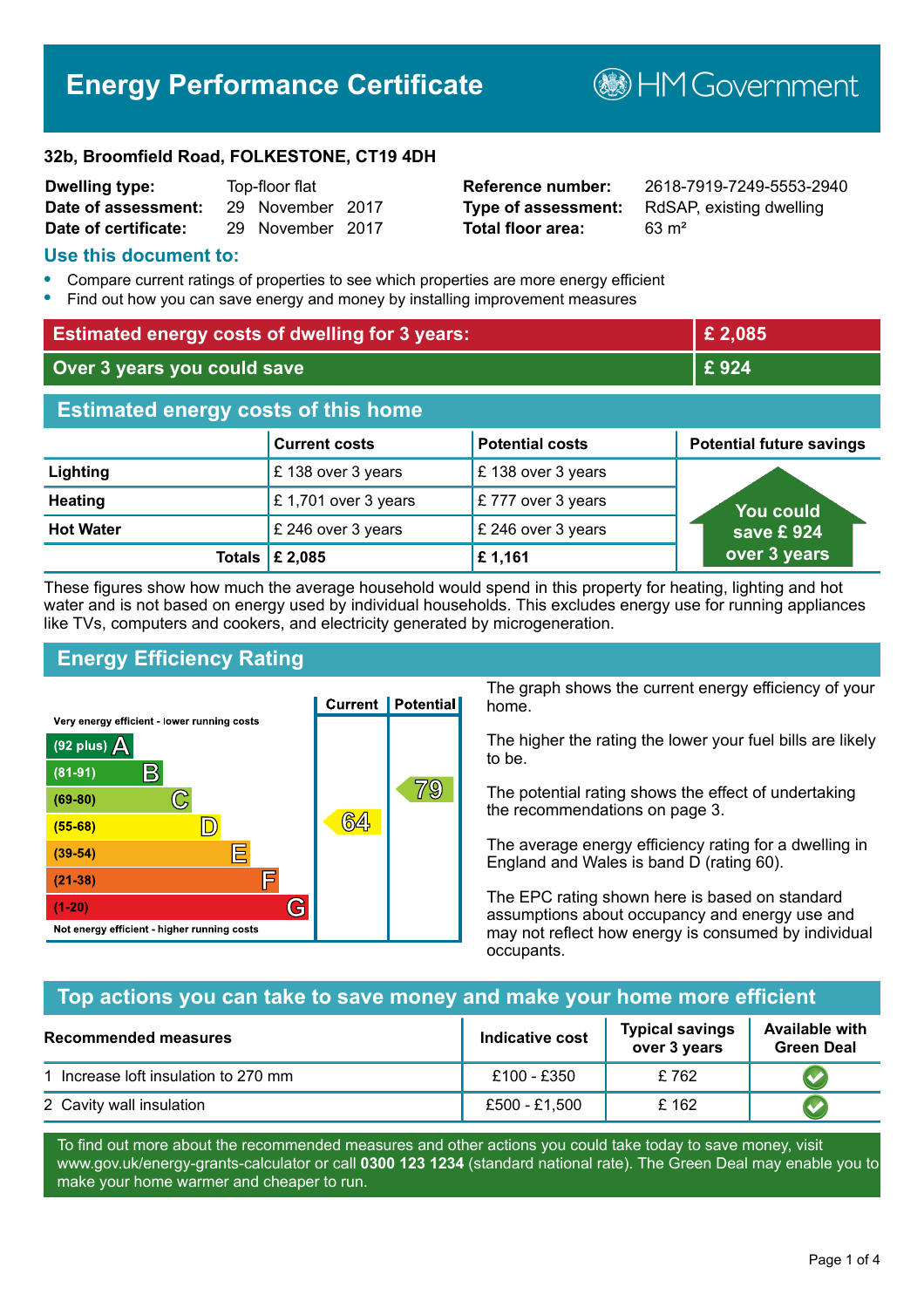**Energy Performance Certificate**

## **Summary of this home's energy performance related features**

| <b>Element</b>        | <b>Description</b>                             | <b>Energy Efficiency</b> |
|-----------------------|------------------------------------------------|--------------------------|
| Walls                 | Cavity wall, as built, no insulation (assumed) | ★★☆☆☆                    |
| Roof                  | Pitched, no insulation                         | *****                    |
| Floor                 | (another dwelling below)                       |                          |
| Windows               | Fully double glazed                            | ★★★★☆                    |
| Main heating          | Boiler and radiators, mains gas                | ★★★★☆                    |
| Main heating controls | Programmer, room thermostat and TRVs           | ★★★★☆                    |
| Secondary heating     | None                                           |                          |
| Hot water             | From main system                               | ★★★★☆                    |
| Lighting              | Low energy lighting in all fixed outlets       | *****                    |

Current primary energy use per square metre of floor area: 273 kWh/m² per year

The assessment does not take into consideration the physical condition of any element. 'Assumed' means that the insulation could not be inspected and an assumption has been made in the methodology based on age and type of construction.

See addendum on the last page relating to items in the table above.

#### **Low and zero carbon energy sources**

Low and zero carbon energy sources are sources of energy that release either very little or no carbon dioxide into the atmosphere when they are used. Installing these sources may help reduce energy bills as well as cutting carbon. There are none provided for this home.

# **Your home's heat demand**

For most homes, the vast majority of energy costs derive from heating the home. Where applicable, this table shows the energy that could be saved in this property by insulating the loft and walls, based on typical energy use (shown within brackets as it is a reduction in energy use).

| <b>Heat demand</b>           | <b>Existing dwelling</b> | Impact of loft<br>insulation | Impact of cavity<br>wall insulation | Impact of solid<br>wall insulation |
|------------------------------|--------------------------|------------------------------|-------------------------------------|------------------------------------|
| Space heating (kWh per year) | 9.989                    | (5,622)                      | (1, 194)                            | N/A                                |
| Water heating (kWh per year) | 1.771                    |                              |                                     |                                    |

You could receive Renewable Heat Incentive (RHI) payments and help reduce carbon emissions by replacing your existing heating system with one that generates renewable heat, subject to meeting minimum energy efficiency requirements. The estimated energy required for space and water heating will form the basis of the payments. For more information, search for the domestic RHI on the www.gov.uk website.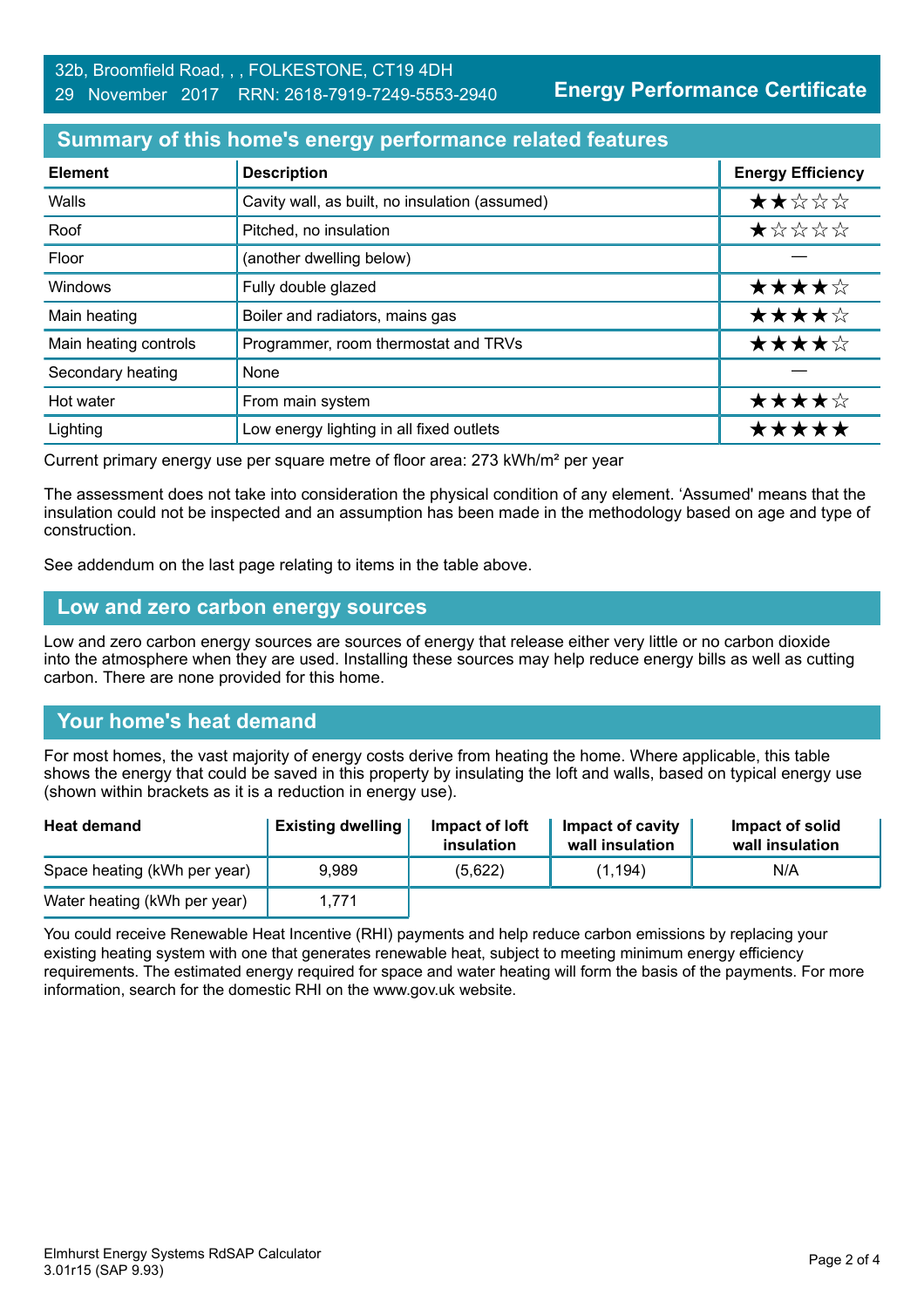# **Recommendations**

The measures below will improve the energy performance of your dwelling. The performance ratings after improvements listed below are cumulative; that is, they assume the improvements have been installed in the order that they appear in the table. Further information about the recommended measures and other simple actions you could take today to save money is available at www.gov.uk/energy-grants-calculator. Before installing measures, you should make sure you have secured the appropriate permissions, where necessary. Such permissions might include permission from your landlord (if you are a tenant) or approval under Building Regulations for certain types of work.

Measures with a green tick  $\bullet$  may be supported through the Green Deal finance. If you want to take up measures with an orange tick **th** through Green Deal finance, be aware you may need to contribute some payment up-front.

| <b>Recommended measures</b>        | <b>Indicative cost</b> | <b>Typical savings</b><br>per year | <b>Rating after</b><br>improvement | <b>Green Deal</b><br>finance |
|------------------------------------|------------------------|------------------------------------|------------------------------------|------------------------------|
| Increase loft insulation to 270 mm | £100 - £350            | £ 254                              | C76                                |                              |
| Cavity wall insulation             | $£500 - £1,500$        | £ 54                               | C79                                |                              |

#### **Alternative measures**

There are alternative measures below which you could also consider for your home.

**•** External insulation with cavity wall insulation

# **Opportunity to benefit from a Green Deal on this property**

Green Deal Finance allows you to pay for some of the cost of your improvements in instalments under a Green Deal Plan (note that this is a credit agreement, but with instalments being added to the electricity bill for the property). The availability of a Green Deal Plan will depend upon your financial circumstances. There is a limit to how much Green Deal Finance can be used, which is determined by how much energy the improvements are estimated to **save** for a 'typical household'.

You may be able to obtain support towards repairs or replacements of heating systems and/or basic insulation measures, if you are in receipt of qualifying benefits or tax credits. To learn more about this scheme and the rules about eligibility, call the Energy Saving Advice Service on **0300 123 1234** for England and Wales.